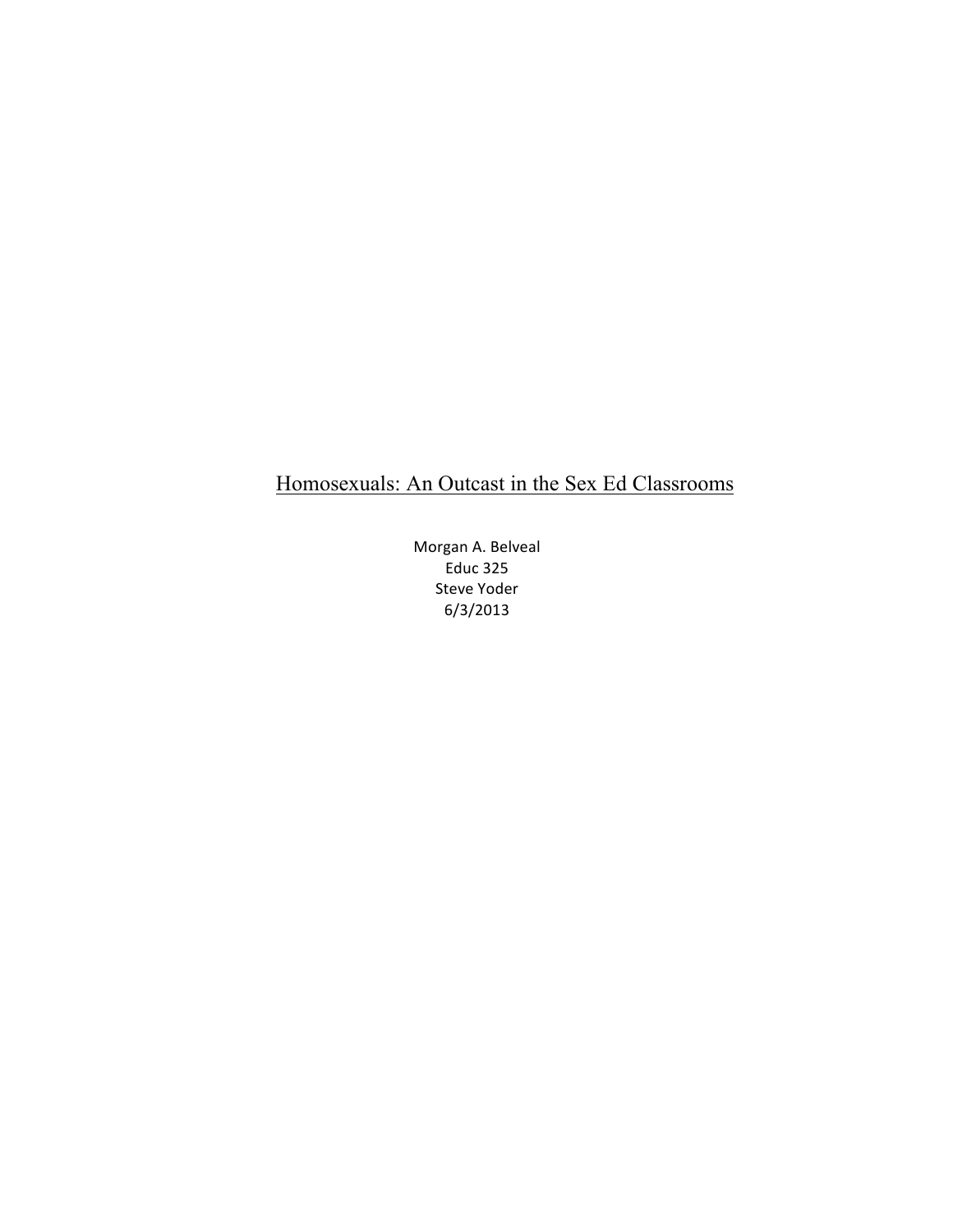"The objectives of sex and relationship education are identified as being to 'help and support young people through their physical, emotional and moral development… to help young people to learn to respect themselves and others' and to 'develop the skills and understanding they need to live confident, healthy and independent lives." (Donovan, Hester 277) In a world where every teenager fits a jell-o type mold, this definition can be met with the current mode of sexual education. The current style of teaching is composed of a series of lessons that methodically dance around the touchy subjects that could create the possibility of a frustrated taxpaying parent. The current system dances around controversial subjects from masturbation to teenage pregnancies (Kennedy, Covell 146). More often than not the topic of same-sex relationships gets glazed over in a minute or two in the entire length of the course. This relies on the instructor even mentioning the topic at all. The lack of efficient same-sex sexual education courses leads to very significant problems ranging from classroom neglect to bullying; from increased sexual risks to the heightened possibility of living with an abusive relationship (Donovan, Hester 277-87). A strict reform of America's current sex education to more inclusively embrace members of the lesbian, gay and bisexual community would drastically reverse the negative outcomes listed above and therefore should be enacted nationwide.

A lack of access to knowledge about healthy relationships through public school sex education programs can often times lead a gay or lesbian student unknowingly into an abusive relationship. A study funded by the Economic & Social Research Council looked into the possible reasons for a higher prevalence of abusive relationships in the gay or lesbian community. After several interviews with affected individuals the researchers came to a solid conclusion. Firstly they discovered that people entering a same sex relationship for the first time can become entirely occupied with the thought of the happiness a relationship could bring them and overlook any possible negative aspects such as an abusive partner. Secondly, the researchers saw a surplus of knowledge provided for individuals on what to expect from a heterosexual relationship, but the same cannot be said about homosexual relationships. Thirdly, in homosexual relationships there seemed to be a trend in which many victims/survivors were missing a connection to people similar to them outside of their relationships. Finally, they noticed that for heterosexual couples there is a plethora of guidance information for relationships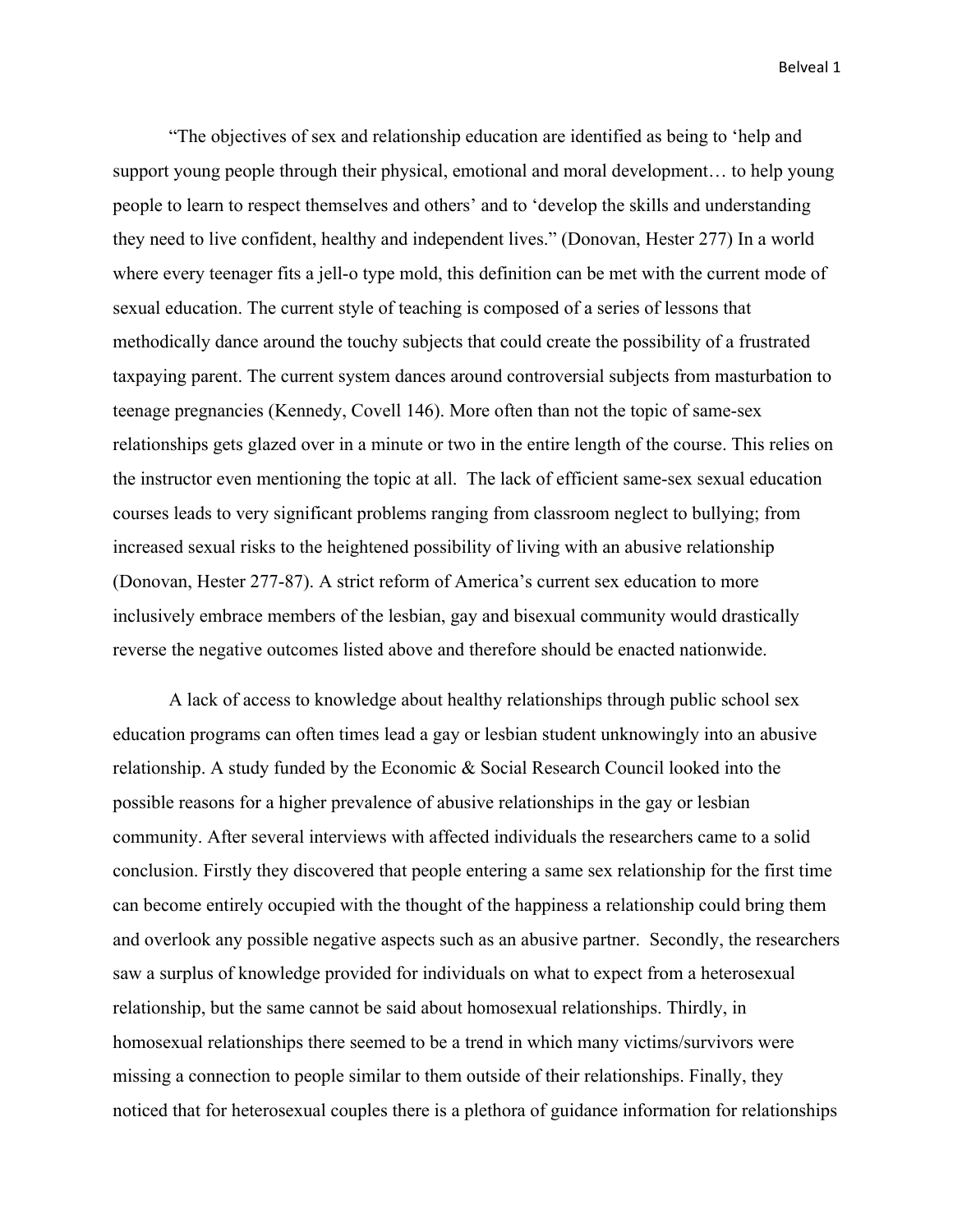whereas in homosexual relationships the guidance material is rare and what there is can be hard to access (Donovan and Hester 281). The four points discovered through this study could be greatly diminished had the subjects been adequately educated in the area of sex and relationships at an early age.

From an outsider's stand point, all of the points mentioned in this study could be found in both heterosexual and homosexual relationships. This is true, after all between 20% and 46% of heterosexual young couples have reported their relationships abusive. The group of people most susceptible to abusive relationships is those who have experienced abuse in a past relationship (Chutter 39-41). This group is not all inclusive of homosexual relationships and it is fair to say that homosexual relationships, percentage wise, are not the most abused. With that being said, there are other complications that arise.

The first discovery point in the study conducted by Donovan and Hester directly addresses the fact of having someone similar to you who you can relate to. To many gay and lesbian people, the thought of letting the world know their sexual orientation is a very frightening process and can be lightened if the individual has someone to experience it with. Anthony was one of the people interviewed by the researchers and his statement sums up the feelings. "I didn't really have that many gay friends then either. So it was sort of like really hard to sort of meet people. And I was still, I'd only just come 'out' to my parents and so that was all kind of up in the air and it was just nice to have someone who sort of understood."(Donovan and Hester 282) In the case of Anthony, having someone who "understood" was a risk to his own health. Because, Anthony became so caught up in the thought of having someone with him, he looked past abusive aspects of his relationship that should not have been overlooked. Anthony lived with an abusive partner because he felt an emotional tie to him that was very powerful (Donovan and Hester 282). Anthony's abusive partner was the first person to come close to the way Anthony thought and acted and because of this he didn't want to let him go.

According to the research of Donovan and Hester, another significant factor in an abusive relationship is the "Lack of knowledge about same-sex relationships." Here, one might argue that even after a heterosexual person goes through sex education, they still get nervous entering new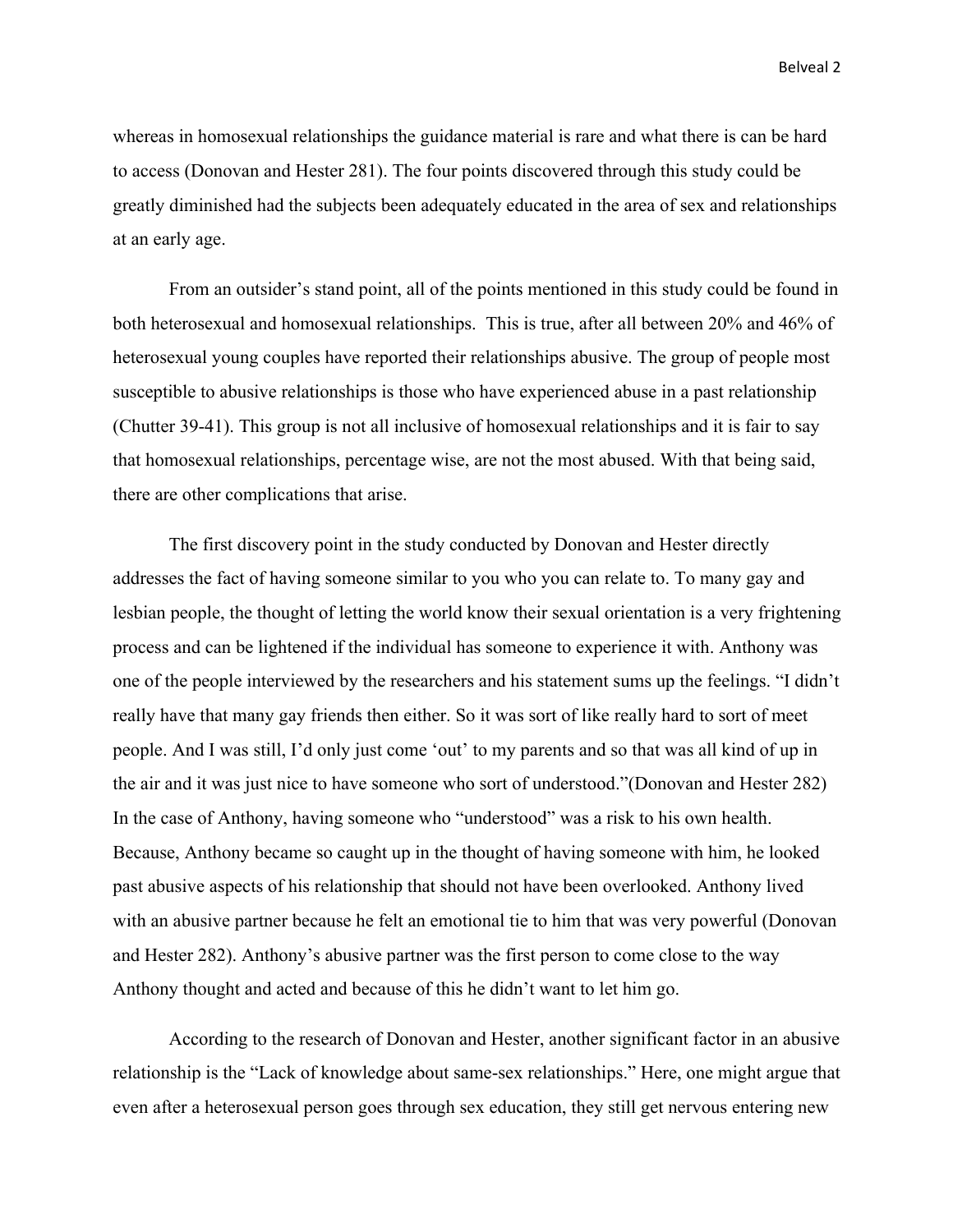relationships as they are unsure of what to expect. The difference lies in the material available. For a heterosexual couple, they can simply turn on the television or open a magazine and see, arguably, what a healthy relationship is supposed to look like. For homosexual individuals, the lack of beneficial material provides a strong obstacle in relationships. It becomes easier for a person in an abusive same sex relationship to accept it as the norm because there is a lack of sample healthy gay couples in their day-to-day lives. More often than not, the epitome of an ideal homosexual relationship isn't even touched upon in the minimal sex education these individuals receive.

The third discovery in the study conducted by Donovan and Hester found Allies and friends very resourceful in dealing with an abusive relationship. Many times, an abusive partner cuts ties to all outside resources such as support groups or friendships. In the case of a young man named Jeb, his partner was not out and kept Jeb from meeting any new gay people in the community (Donovan and Hester 284). Jeb's partner feared that it would come back to him and his secret would get out.

Lastly, the research discovered that many homosexual people in abusive relationships have problems identifying them as abusive and the few that did recognize the abusiveness had trouble reporting the problem. Victims of abusive relationships often contact their friends or family first about the problem. But when it comes to contacting the police about the issue, less than 10% of homosexual victims/survivors involve law enforcement in the issue. In a world that is often critical, the chances of a homosexual in an abusive relationship feeling comfortable enough to approach someone becomes much slimmer than a heterosexual individual. (Donovan and Hester 285) Had these now victims been taught where and how to seek out help from an abusive same sex relationship they could avoid many abusive situations.

From an early age, every individual should have access to information on everything from history of the world to sexual health. In today's sexual education system there is a lack of comprehensiveness that is due in part to the fear that an extensive sex ed. program will invoke promiscuity and homosexuality in the students. The argument is brought about, why a heterosexual student should have to encounter homosexual sex education. Parents also fear that a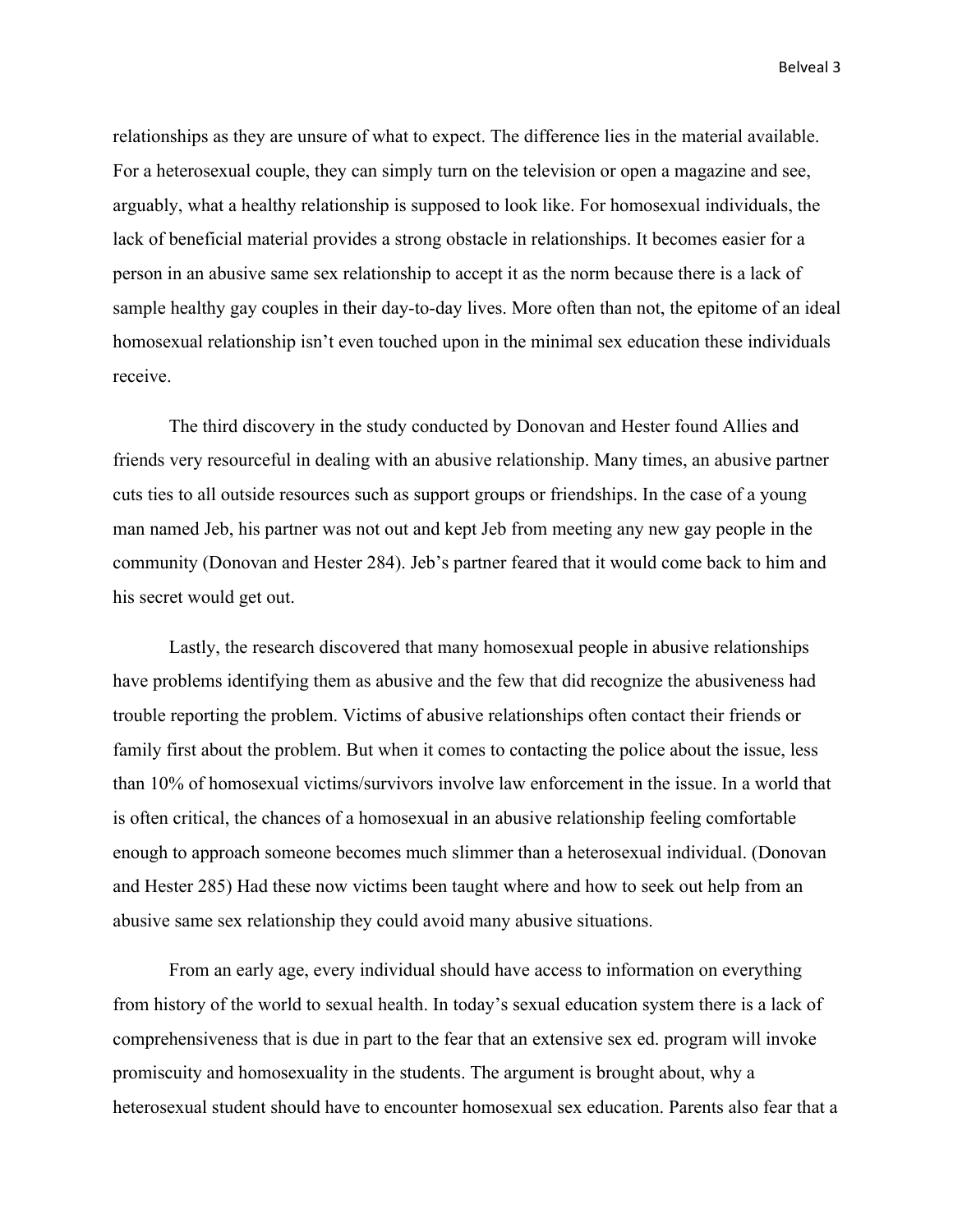lesson plan involving homosexual sex education infringes on their say in what is being taught to their children. This aspect may be true, but currently the voices of the parents of homosexual students are being silenced. When it comes to sex education and the minority sexual orientations, this right is stepped on more frequently. (Kennedy and Covell 143-5)

The studies show that the less knowledge the students are exposed to about homosexuality, the more their prejudices increase. It is constantly being reported that many students feel that the discussions on homosexuality, if any, in sex education classes were the weakest and they obtained the least amount of knowledge on the issue. This aspect leads to significant increases in the amount of prejudice reinforcements and bullying in school environments for homosexual students. (Kennedy and Covell 146-51)

The most common form of sex education in the United States is abstinence only until marriage. This thought and practice became difficult for gay and lesbian teens to understand as there are many obstacles between a homosexual couple and marriage. These two facts left many teens confused with what to do with their sexual urges. Those not involved would suggest homosexuals give in to peer pressure and choose a heterosexual life path. Lamda Legal, a legal advocacy group for LGBTQQ rights, says schools that teach an abstinence only sexuality curriculum "are creating a uniquely dangerous environment for youth who are LGBTQQ or questioning their sexual orientation." One abstinence only until marriage curriculum known as Sex Respect has a way of making homosexuals into victimizers when they say that "AIDS, the STD most common among homosexuals, bisexuals, and IV drug users, has now made its way into heterosexual circles." (Fisher 63) This upsetting type of abstinence sex education was signed into legislation by President Bill Clinton and became widely known as Title V. At some point between 1996 and today all states except for California accepted money to teach this discriminatory type of sex education that leads to so much confusion amongst the gay and lesbian teens in our nation. (Fisher61-4)

Pookie is a lesbian student in Chicago and daughter of a conservative pastor. Pookie embodies many of the issues children face as they experience weak sexual education in public schools. Because of Pookie's home life, she is not 'out' and receives no valuable information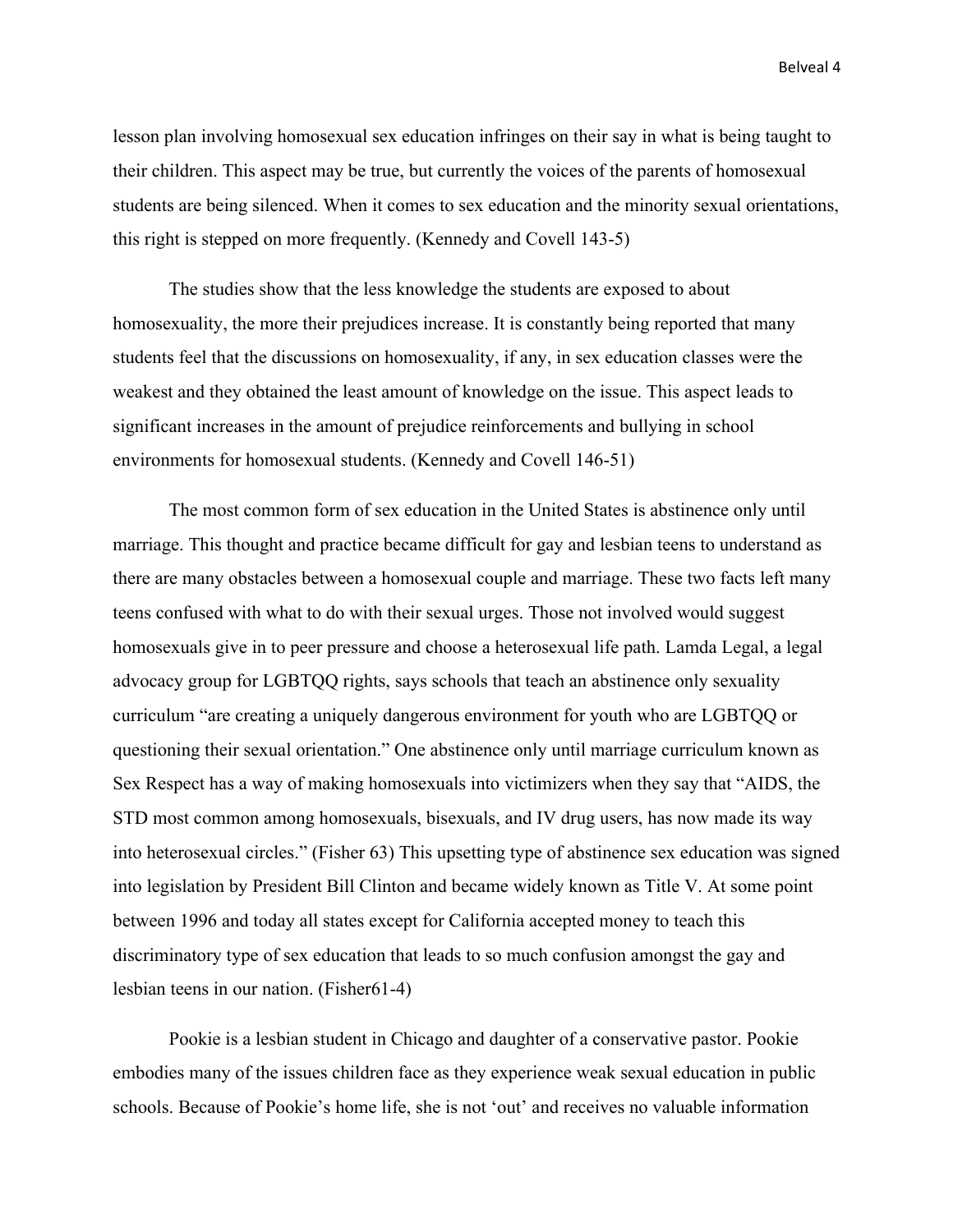about sex at home. For Pookie, the school she attends doesn't attempt to provide much more information than she receives at home. In referring to sex education at her school she says, "[it's] all about heterosexual sex and heterosexual diseases… all about a penis and vagina coming together to make a baby, or a penis and a vagina coming together with a condom to not make a baby." (Hauswirth 1) The fact is that more and more students every day face scenarios very similar to Pookie. Pookie even tried once to quiz her sexual education instructor on some gay topics and the instructor blatantly stated the topic wasn't in the curriculum. Because of responses like this, students including Pookie started a musical production of a new play intended to discuss what sex ed is avoiding. (Hauswirth 1-3)

Same-sex sex education in the schools is minimal if existent. This fact leads children both directly and indirectly into a life of risks, abuse and harassment. A conservative parent may fear their heterosexual student is at risk to learning more about the homosexual lifestyle and become corrupted if the information is taught in all public schools. Realistically the rights of the homosexual student are being infringed upon when they are not taught any healthy way to live their lives. The truth lies in the data, same-sex individuals are at risk to becoming victims of sexually transmitted diseases and abuse. Both of these could be avoided if same-sex sex education became more mainstreamed. In 2004 the World Health Organization created a new definition of sexual health: "Sexual health is a state of physical, emotional, mental and social well being in relation to sexuality; it is not merely the absence of disease, dysfunction or infirmity. Sexual health requires a positive and respectful approach to sexuality and sexual relationships as well as the possibility of having pleasurable and safe sexual experiences, free of coercion, discrimination, and violence."(Kennedy and Covell 152) With this definition of sexual health as the lesson plan for sexual education courses, the children in our public schools would get an all inclusive lesson and the gay and lesbian students would get applicable knowledge as would the rest of the teens in the country.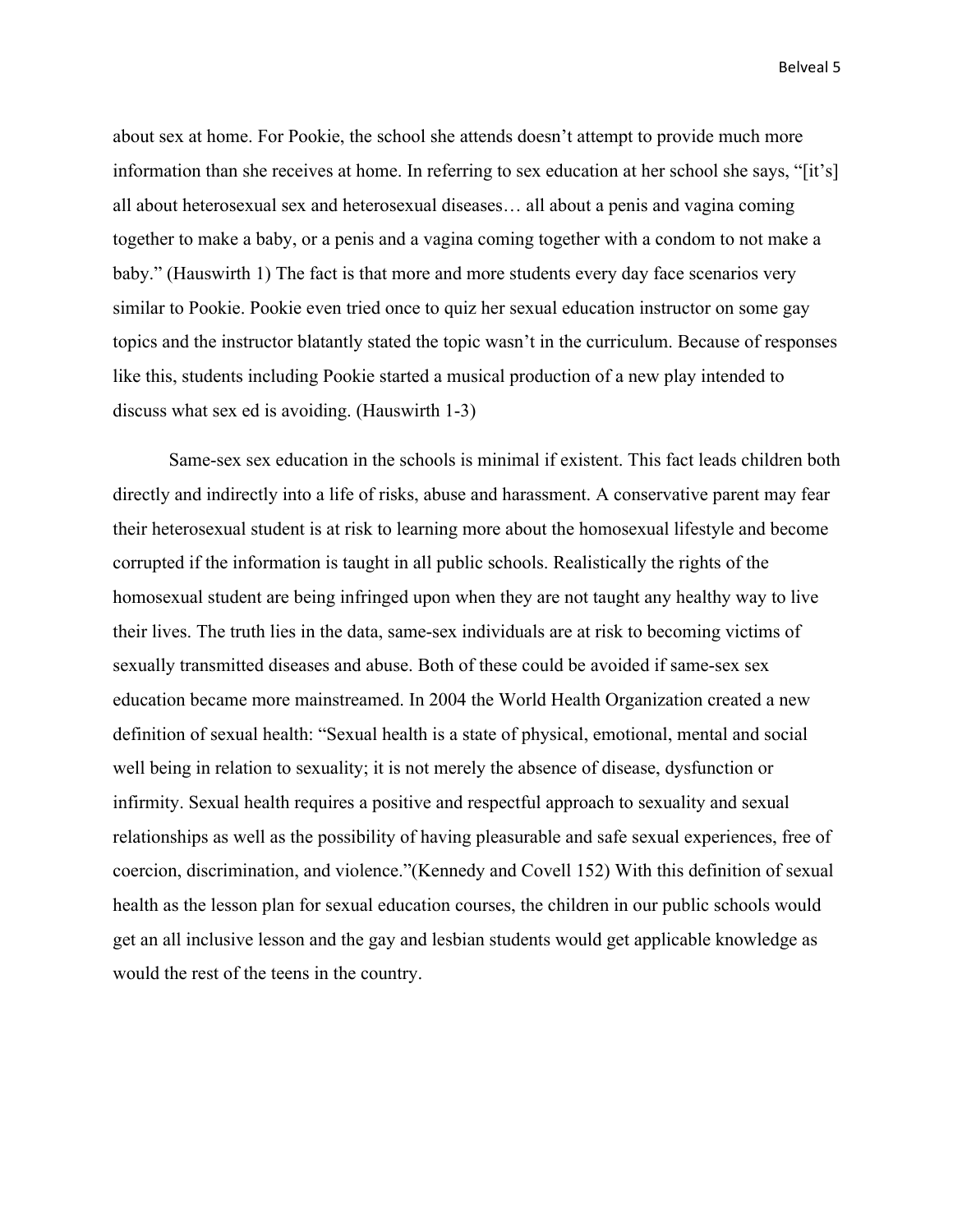#### Works Cited

- Chutter, Kerry. "Healthy Relationships for Youth: A Youth Dating Violence Intervention." Relational Child & Youth Care Practice 22.4 (2009): 39-46. Academic Search Complete. EBSCO. Web.
- Donovan, Catherine, and Marianne Hester. "'Because she was my first girlfriend, I didn't know any different': making the case for mainstreaming same-sex sex/relationship education." *Sex Education* 8.3 (2008): 277-287. *Academic Search Complete*. EBSCO. Web.
- Fisher, Christopher Micheal. "Queer Youth Experiences with Abstinence-Only-Until-Marriage Sexuality Education: "I can't get married so where does that leave me?"." *Journal of LGBT Youth* 6.1 (2009): 61-79. *LGBT Life with Full Text*. EBSCO. Web.
- Hauswirth, Kevin. "Everything They Always Wanted to Know About Sex." *Advocate* 1014 (2008): 25.*LGBT Life with Full Text*. EBSCO. Web.
- Kennedy, Charlene, and Katherine Covell. "Violating the Rights of the Child through Inadequate Sexual Health Education." *International Journal of Children's Rights* 17.1 (2009): 143-154. *Academic Search Complete*. EBSCO. Web.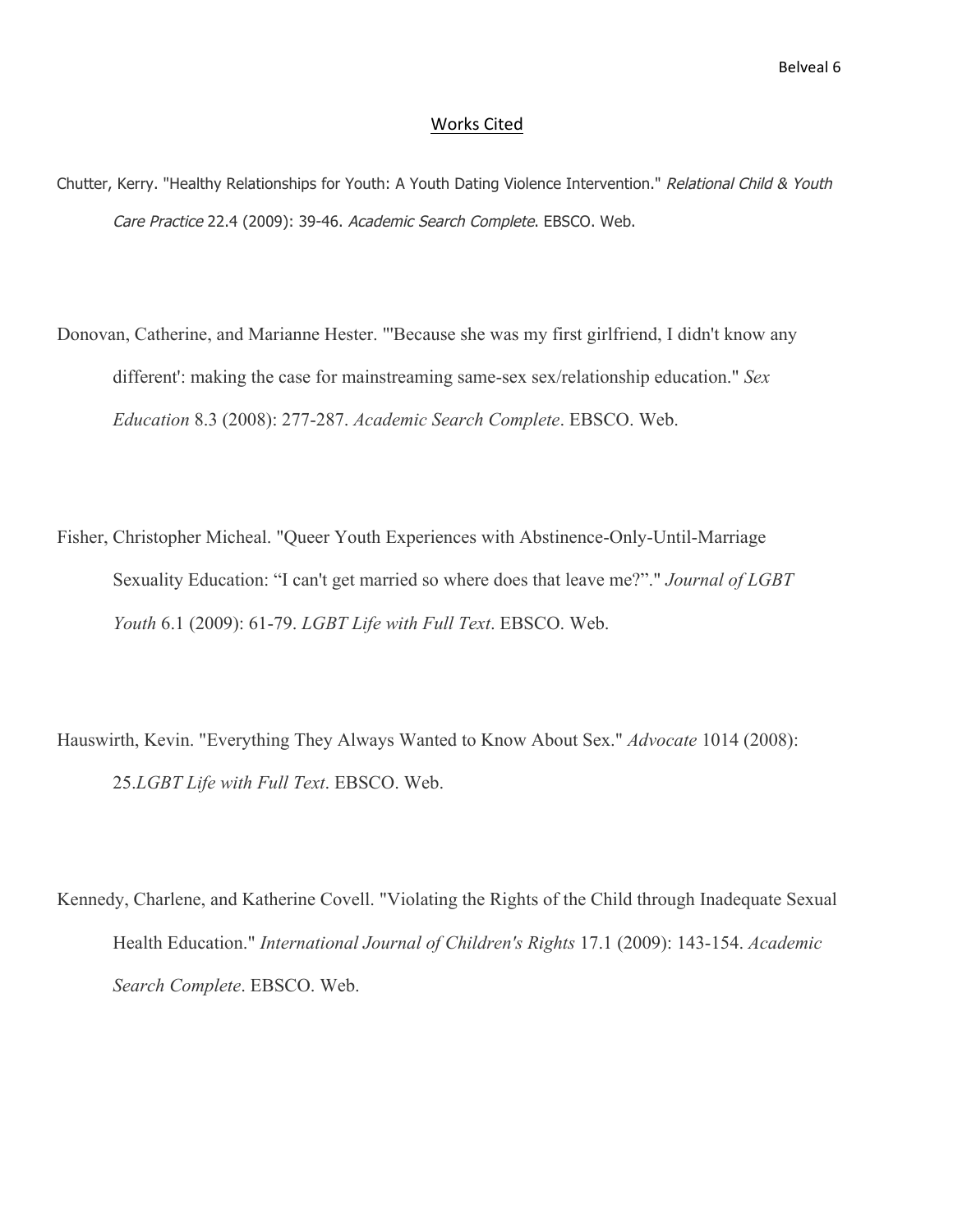# Activity: Inclusion in the classroom

In today's world, gender deviant students are feeling more and more accepted in the society. Because of this, they are beginning to express themselves more in the world. As educators, you must ensure acceptance and competency in the classroom. Assuming and using the wrong gender pronoun in a classroom can disengage a student and hamper their learning environment. This exercise will introduce you to non-gendered pronouns and their importance in the classroom.

#### Goal

To obtain a better understanding of the possible influences of gender specific pronouns in a classroom.

#### Materials

- Scenario pages
- Pronoun lists

#### Exercise Introduction

The mentor's for this activity must ensure that they are being sensitive to everyone's comfort. Not everyone will be at the same level as their peers when discussing gender variances. Begin by explaining that the exercise is designed to spark the thoughts around different gender identities. In addition, explain that this exercise will strip the idea of a gender binary from the educators vocabulary.

#### Exercise

- 1. Go around the room and ask all participants to introduce themselves and announce their preferred gender pronoun.
- 2. Every educator will need to work with a partner. Pair them up with an educator in a different grade level or field of education
- 3. Say "For this exercise, you will all have every day conversations with your co-worker but we will be eliminating all gendered pronouns (he, she, him) from our speech and replacing them with appropriate alternatives such as they, them, you, or the individual's name."
- 4. Hand out the list of pronouns (one per pair of educators).
- 5. Read the first scenario and give the group approximately 5 minutes to engage in dialogue back and forth. Encourage the partners to give feedback at the end of the dialogue.
- 6. After completing the scenario, ask for feedback and questions.
- 7. Have all educators switch partners
- 8. Repeat steps 4-6 for scenario two and scenario three.